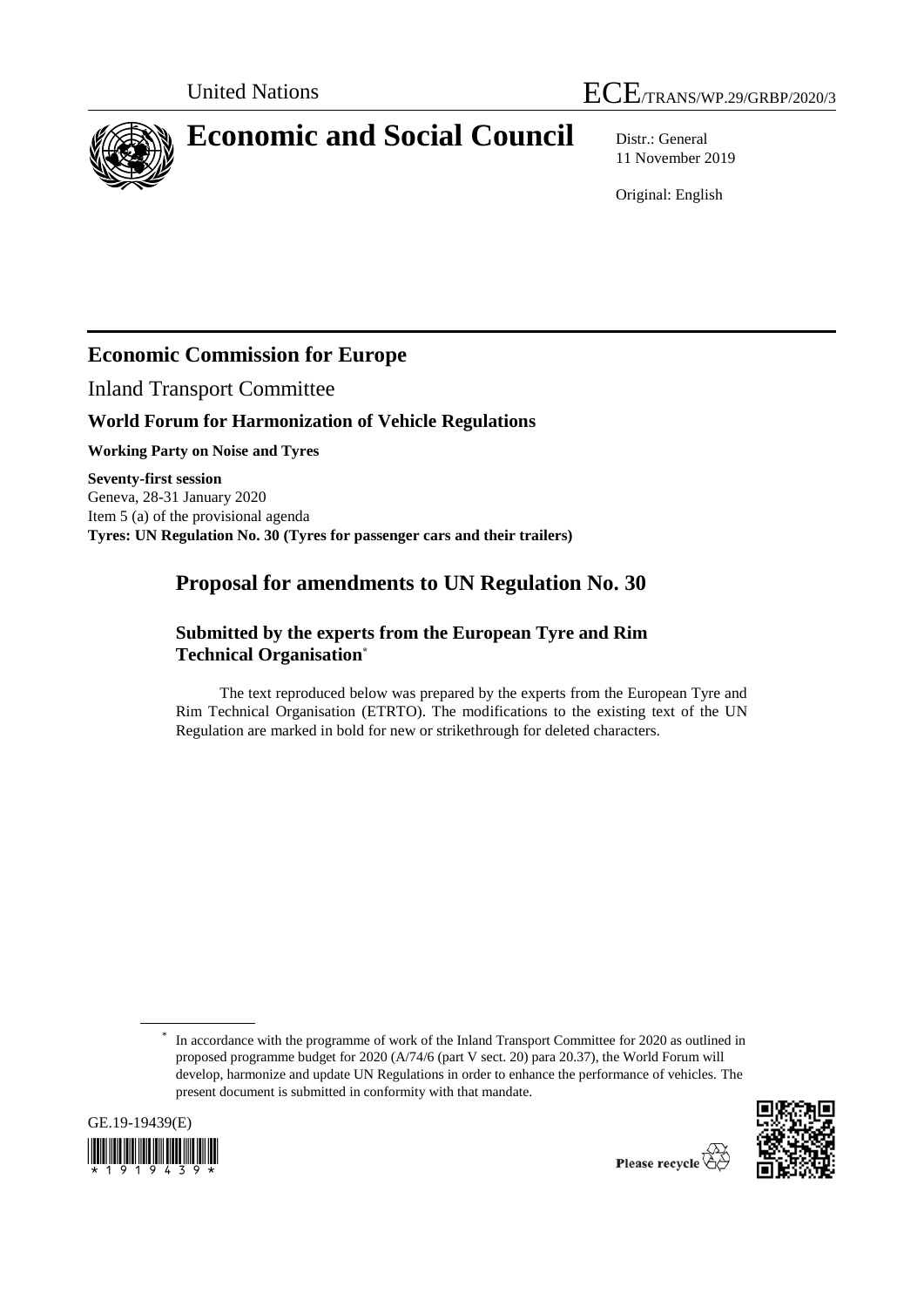### **I. Proposal**

*Paragraph 2.9.2.,* amend to read:

"2.9.2. "Bias-belted" describes a tyre structure of diagonal (bias-ply) type in which the carcass is **the ply cords that extend to the beads are laid at alternate angles of substantially less than 90° to the centre line of the tread, the structure being** restricted by a belt comprising two one or more layers of substantially inextensible cord material laid at alternate angles close to those of the carcass;"

*Paragraph 3.1.15.* renumber to 3.1.14.

*Paragraph 4.1.10.,* amend to read:

"4.1.10. The ply-rating number of diagonal (bias-ply) tyres**, except for T-type temporary use spare tyres**;"

*Paragraph 6.2.3.,* amend to read:

"6.2.3. **In case of diagonal (bias-ply) or bias-belted structures, the** The outer diameter of the tyre, measured six hours after the load/speed performance test as specified in paragraph 2. of Annex 7, must not differ by more than  $\pm 3.5$  per cent from the outer diameter as measured before the test."

*Paragraph 6.1.4.2.1.,* amend to read:

"6.1.4.2.1. in diagonal (bias-ply) **and bias-belted** tyres: 6 per cent;"

*Insert a new paragraph 11.4.* to read:

"**11.4. Unless specified differently, until 3 months after the date of entry into force of a new Supplement to the 02 series of amendments to this Regulation, Contracting Parties applying this Regulation may continue to grant and/or extend type approvals according to the 02 series of amendments to this Regulation, without taking into account the provisions of this new Supplement.**"

*Annex 7, paragraph 3.2.,* amend to read:

"3.2. Carry out the procedure as detailed in paragraphs 1.2. to 1.5. above with a test room temperature at  $38^{\circ}\text{C} + 3^{\circ}\text{C}$  **38**  $^{\circ}\text{C} \pm 3^{\circ}\text{C}$  in relation to conditioning the tyre-and-wheel assembly as detailed in paragraph 1.4. The temperature sensor shall be at a distance not less than 0.15 m and not more than 1.00 m from the tyre sidewall."

### **II. Justification**

1. The purpose of this change is to converge to consistent definitions across tyre UN Regulations as presented in Informal document GRRF-82-21, which should be amended in order to allow technical progress. This is in line with the proposed amendment to UN Regulation No. 75.

2. This proposal is aimed to cure an editorial error made when merging documents ECE/TRANS/WP.29/GRVA/2018/6, ECE/TRANS/WP.29/GRB/2019/5 and Annex III to the report.

3. The ply-rating number is not relevant for T-type temporary use spare tyres because all these tyres are tested at the same inflation pressure independent of their construction.